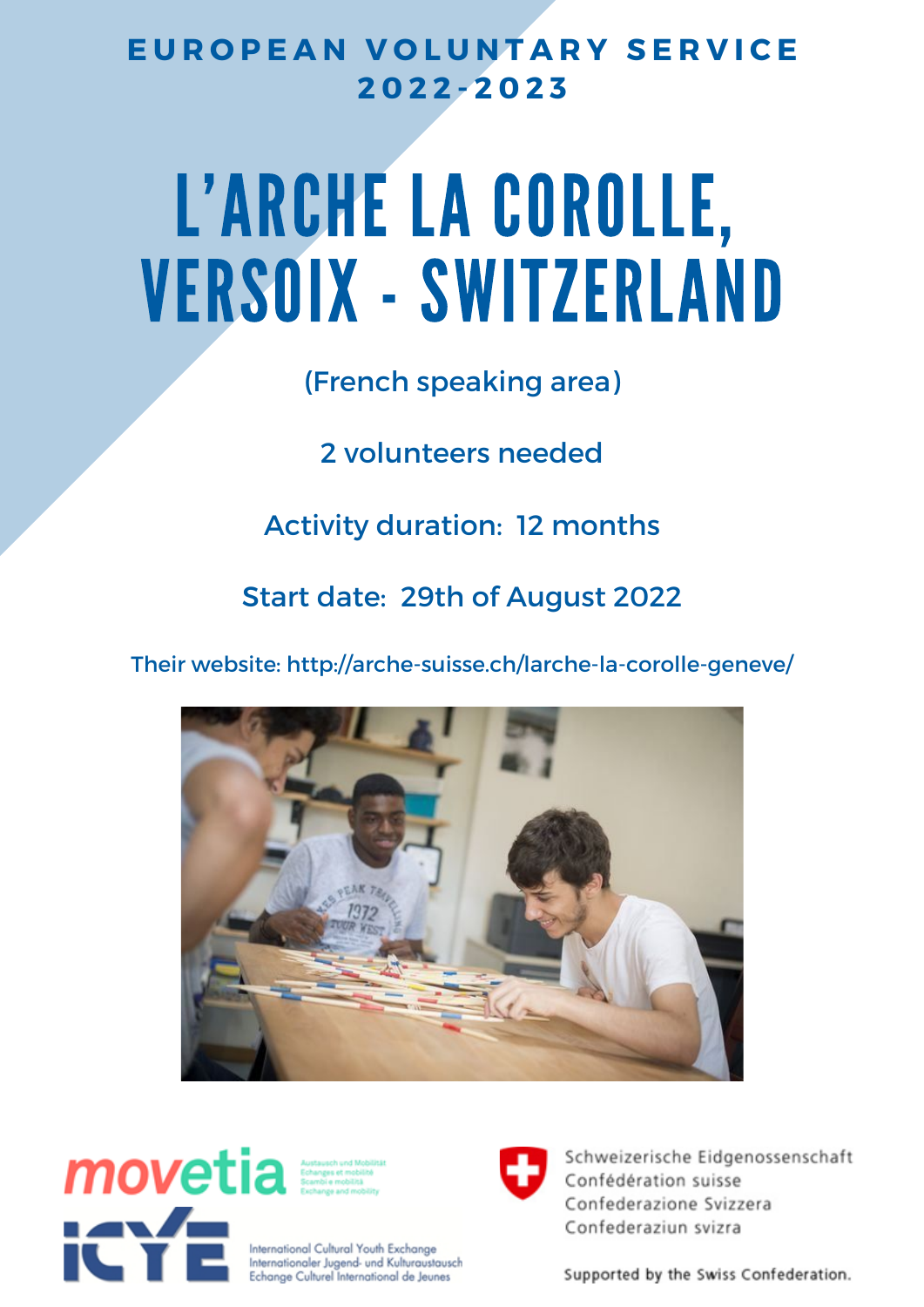### **GENERAL INFORMATION ABOUT THE** EUROPEAN VOLUNTARY SERVICE (EVS)

The European Voluntary Service (EVS) is an exchange programme financed by the Swiss government and not the EU because Switzerland is not member of the Erasmus+ programm. It is open to young people between 18 and 30.

The volunteer will work about between 32-35 hours per week for 12 months. S/he will receive a certificate of participation at the end of the volunteering period.

The European Voluntary Service programme is managed by the Swiss Agency for Exchange and Mobility, Movetia.

The scholarship covers the following benefits:

- Travel expenses (400CHF)
- Board and lodging
- Pocket money (250 CHF/month)
- Language support
- Liability, health and accident insurance





International Cultural Youth Exchange Internationaler Jugend- und Kulturaustausch Echange Culturel International de Jeunes



Schweizerische Eidgenossenschaft Confédération suisse Confederazione Svizzera Confederaziun svizra

Supported by the Swiss Confederation.